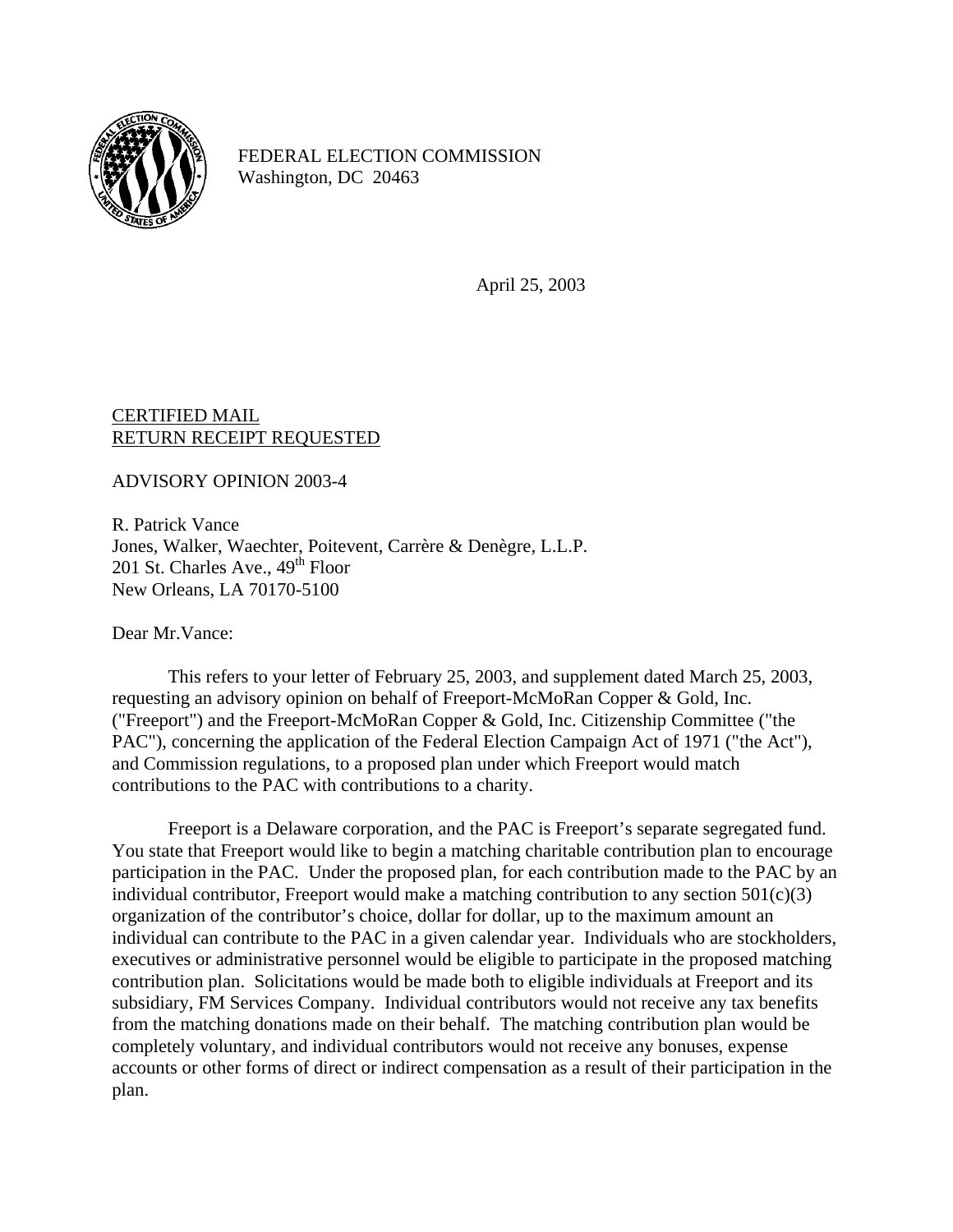AO 2003-4 Page 2

 $\overline{a}$ 

 The Act prohibits a corporation from making contributions or expenditures in connection with any Federal election. 2 U.S.C. 441b(a). However, the Act excludes from the definition of "contribution or expenditure," those costs that are paid by the corporation for "the establishment, administration, and solicitation of contributions to a separate segregated fund to be utilized for political purposes" by the corporation. 2 U.S.C. 441b(b)(2)(C). Although Commission regulations explain that a corporation may use its general treasury monies to pay the expenses of establishing and administering such a separate segregated fund ("SSF") and of soliciting contributions to the SSF, the regulations provide that a corporation may not use this process "as a means of exchanging treasury monies for voluntary contributions." 11 CFR 114.5(b). In this respect, the regulations further explain that a contributor may not be paid for his or her contributions through a bonus, expense account, or other form of direct or indirect compensation. 11 CFR 114.5(b)(1).

 The Act and Commission regulations allow a corporation, or an SSF established by a corporation, to solicit voluntary contributions to the SSF from the corporation's stockholders, its executive and administrative personnel, and their families. 2 U.S.C. 441b(b)(4)(A)(i); 11 CFR  $114.5(g)(1)$ . Any solicitation of these persons for contributions to the SSF must meet certain requirements. See 11 CFR 114.5(a), and, in particular, 11 CFR 114.5(a)(5).

 The proposed PAC plan is similar to those approved by the Commission in the past. See Advisory Opinions 1990-6, 1989-9, 1989-7, 1988-48, 1987-18, and 1986-44.<sup>1</sup> These past opinions have all allowed corporations to match contributions made to their SSFs with donations to charities. The Commission has viewed a corporation's matching of voluntary political contributions with charitable donations as solicitation expenses related to fundraising for its SSF. 2 U.S.C. 441b(a) and 441b(b)(2)(C). Given that under the proposed PAC plan no individual contributor to the SSF would receive a financial, tax, or other tangible benefit from either the corporation or the recipient charities, the Commission concludes that there is no exchange of corporate treasury monies for voluntary contributions.<sup>2</sup> As long as Freeport's charitable matching plan is implemented so that no contributor to the PAC receives a tangible benefit or premium from Freeport, the PAC, or the charity receiving the matching donation, this

<span id="page-1-0"></span><sup>&</sup>lt;sup>1</sup> See also Advisory Opinions 1994-7, 1994-6 and 1994-3, where the Commission considered and approved the use of matching charitable contribution plans for employees who are only solicitable under the twice yearly procedures, provided that all other Commission regulations applicable to the solicitation of these personnel are followed (that is, employees outside the restricted class). 2

<span id="page-1-1"></span> $2$  The Commission's conclusion regarding matching charitable contributions by separate segregated funds is consistent with the Internal Revenue Code's treatment of the tax consequences of such programs. The Internal Revenue Service has concluded that a matching charitable contribution plan grant to a section 501(c)(3) organization should not be recharacterized as payment of compensation to the employee and a subsequent payment by the employee to the section  $501(c)(3)$  organization. G.C.M. 39,877 (August 27, 1992); Rev. Rul. 67-137, 1967-1 C.B. 63. The Internal Revenue Service has also concluded that the corporation may not receive a tax deduction for the matching charitable donation it makes. G.C.M. 39,877.